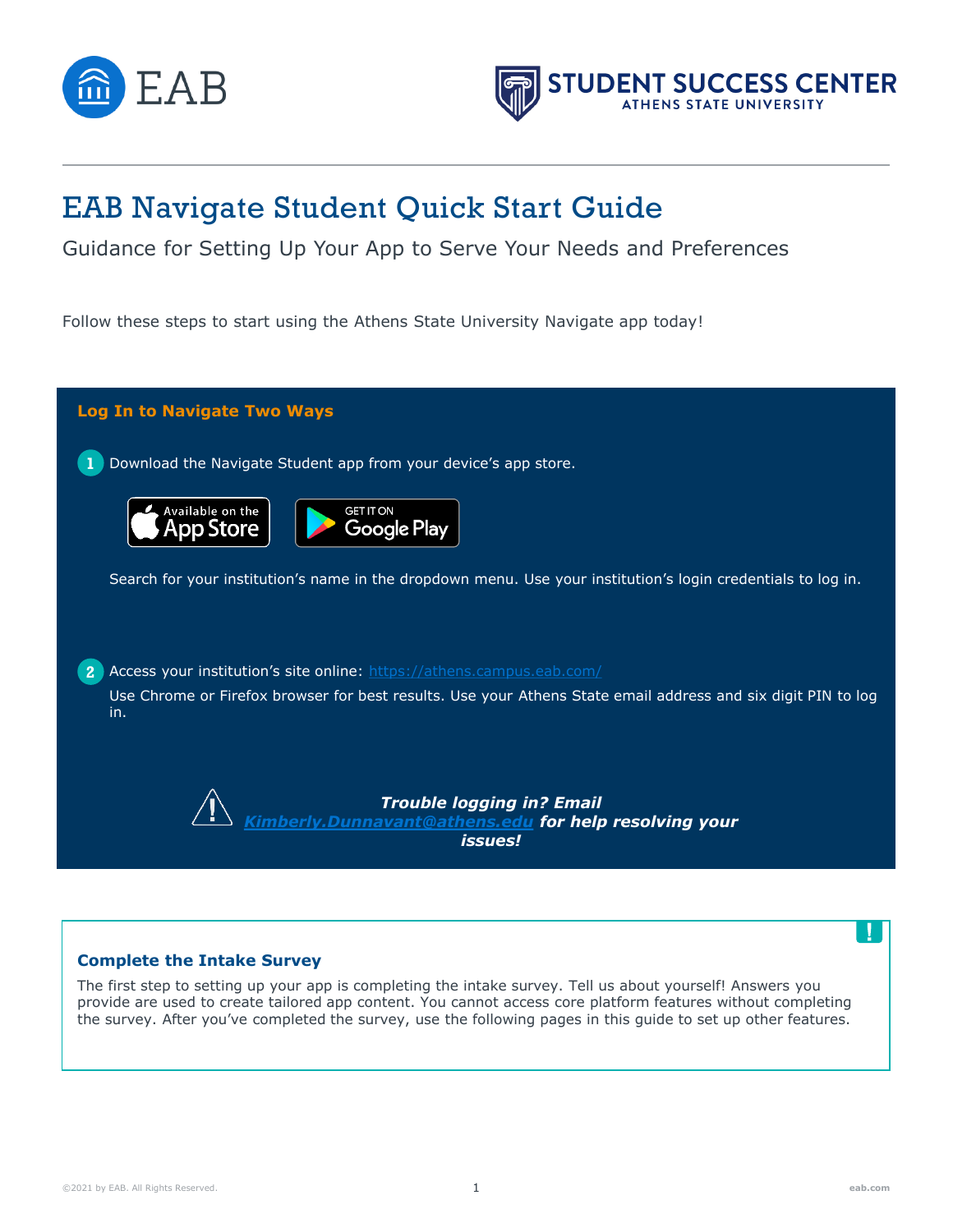

# **Make an Appointment**

To schedule appointments, click the purple **Appointments** icon on the left navigation menu and answer questions about your preferred service, date, time, and location.

# **Other Appointment Options**

You can also view available drop-in times or request appointment times for your preferred service.

# **Appointment Invitations**

Your Success Team (e.g., assigned advisors, instructors) may also request you meet with them. When this happens, you receive an appointment invitation where you only need to choose a time that works for you!

| Appointment Invites                                                                 |  |
|-------------------------------------------------------------------------------------|--|
| Appointment Invitation for Campus NAV OA TUT Serv 2<br>Please respond by 01/31/2021 |  |
| Appointment Invitation for Course-based Tutoring<br>Please respond by 02/28/2021    |  |
| Appointment Invitation for Campus NAV OA Serv 2<br>Please respond by 12/31/2021     |  |

| <b>INEW APPOILITIELIT</b>              |
|----------------------------------------|
| What can we help you find?             |
| Choose the type of support you need. * |
|                                        |
| Service *                              |
|                                        |
| Pick a Date <sup>1</sup>               |
| Monday, January 4th 2021               |
| <b>Find Available Time</b>             |
| Other Appointment Options              |
| <b>View Drop-In Times</b>              |
| <b>Request Appointment Time</b>        |
| <b>Meet Your Success Team</b>          |
|                                        |
|                                        |



# **Set Up Notifications**

- **1** Choose the **Settings** button on your app or on the desktop site.
- **2** Select **Notification Settings**. Scroll to find content categories like *Upcoming To-Dos and Events*, and *Personal Reminders*. Select your preferred method of notification.
- **3 Note:** You can select as many notification methods as desired, but you receive multiple notifications if you choose more than one.

If you select the **Text** option, ensure that your cell phone number is accurate in Navigate. You can do this by choosing **Edit Contact Information**.

| <b>Notification Settings</b>    | 7                      |
|---------------------------------|------------------------|
| Update Your Contact Information |                        |
| Add Your Phone Number           | Edit                   |
| Upcoming To-Dos and Events ?    |                        |
| <b>Text Messages</b>            | On <sub>1</sub>        |
| Email                           | <b>Off</b>             |
| Personal Reminders 2            |                        |
| <b>Text Messages</b>            | On <sub>1</sub>        |
| Fmail                           | off                    |
| Academic Planner Messages ?     |                        |
| <b>Text Messages</b>            | On                     |
| Email                           | Off                    |
| Study Buddies <sup>2</sup>      |                        |
| <b>Text Messages</b>            | On                     |
| Email                           | Off                    |
|                                 | <b>Update Settings</b> |
|                                 |                        |

**4**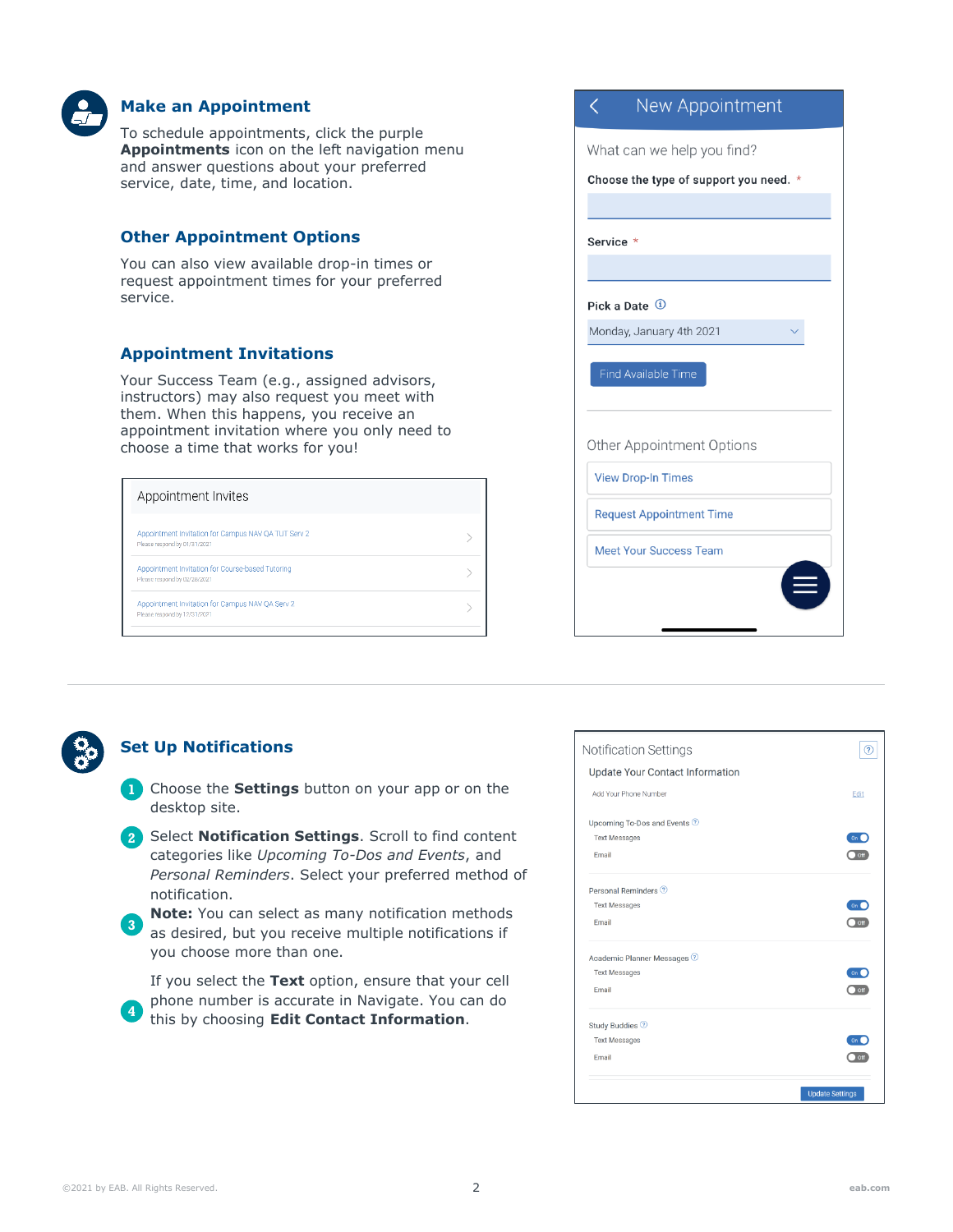

#### **To-Dos**

See important tasks and check them off as you complete them. Check to-dos regularly to stay on track.

#### **Events**

See a list of key dates and deadlines on the To-Dos page. Add events to your personal calendar for more info.

| My To-Dos |                                                                                                                                                                                                                                              |
|-----------|----------------------------------------------------------------------------------------------------------------------------------------------------------------------------------------------------------------------------------------------|
|           | + Add Reminder                                                                                                                                                                                                                               |
|           |                                                                                                                                                                                                                                              |
|           |                                                                                                                                                                                                                                              |
|           |                                                                                                                                                                                                                                              |
|           | TO-DO<br>Overdue: Share Your Goals and<br>Expectations<br>Overdue on Wed, Jan 17<br>TO-DO<br>Pay your tuition<br>Sat, Jan 1 - Mon, Dec 31<br><b>KEY DATES</b><br><b>Whitehurst University Family</b><br>Weekend<br>Thu, Feb $1 -$ Wed, Jan 1 |



# **Hold Center**

See a list of your current holds in the Hold Center. Get more information about how to resolve them by reviewing the details.

**Note:** Navigate takes up to 24 hours to reflect any changes if your Hold has been resolved.

| <b>Hold Details</b>                                                                                              |
|------------------------------------------------------------------------------------------------------------------|
| * Action required! Some holds need to be resolved to avoid<br>potential problems, like being unable to register. |
| Registrar's Office Hold<br>What's this?<br>This is the registrar's hold                                          |
| How to resolve this hold:                                                                                        |
| General                                                                                                          |
| Call us at<br>518 337 4326 回                                                                                     |
| Web<br>EagleCentral.whitehurst.edu <sup>[2]</sup>                                                                |
| Go To<br>Lincoln Memorial <sup>[2]</sup>                                                                         |
| Mail us at<br>registrar@whitehurst.edu <sup>[2]</sup>                                                            |



## **Join Study Buddies**

Identify classmates who are interested in group study and access their contact information directly in the app.



**1** Opt-in to Study Buddies for the courses you would like help in.

**2** Once other students have opted into Study Buddies, select the names of the students you want to contact.

You will be directed to email these students.